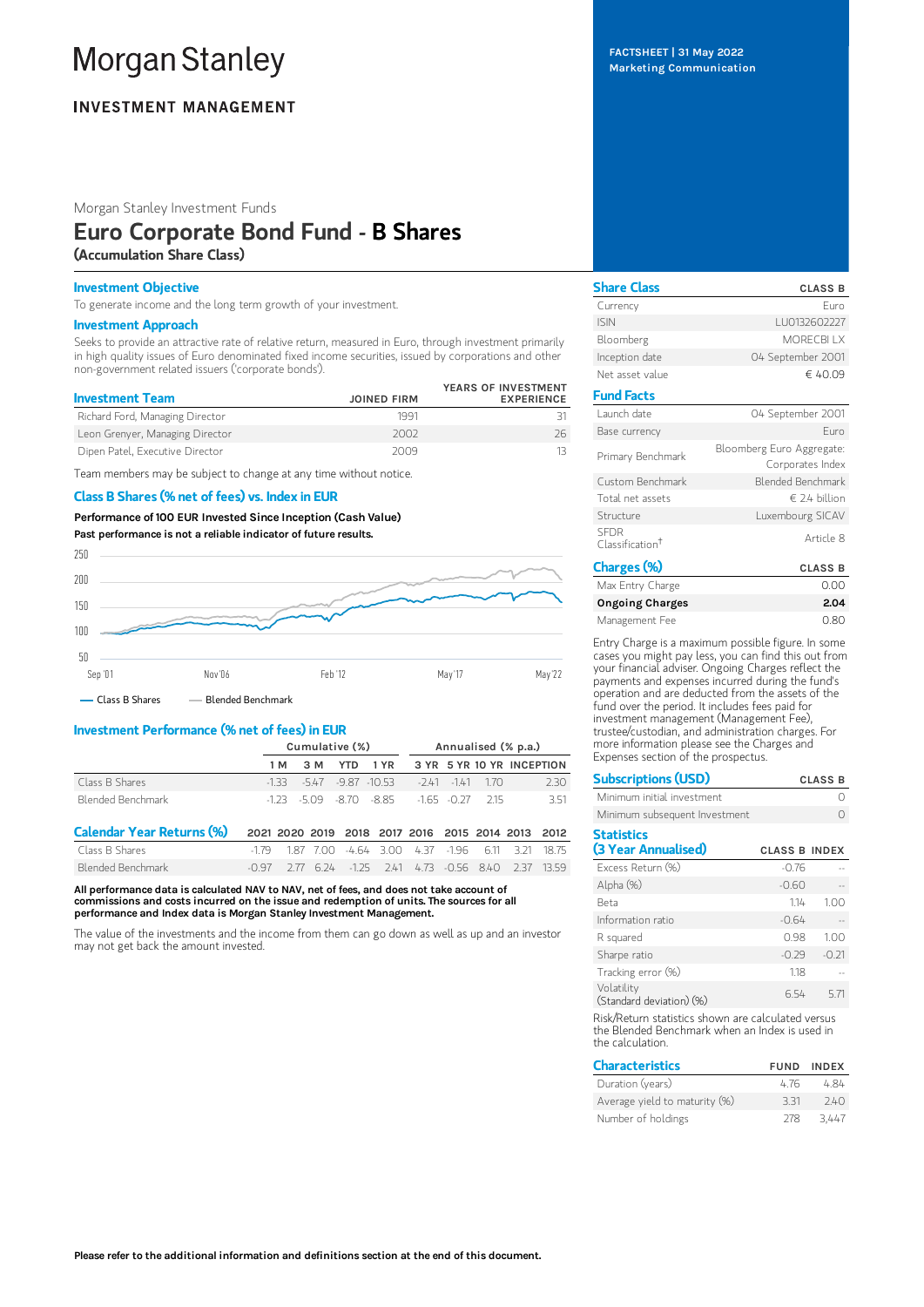## Top Countries (% of Total Net Assets)<sup>1</sup> FUND

|  | $\bigcup$ U.S. | 13.97 |
|--|----------------|-------|
|  | France         | 12.87 |
|  | Germany        | 8.99  |
|  | United Kingdom | 8.47  |
|  | Australia      | 7.09  |
|  | Spain          | 6.96  |
|  | Italy          | 5.89  |
|  | Netherlands    | 5.52  |
|  | Luxembourg     | 4.42  |
|  | Other          | 23.28 |
|  | Cash           | 2.54  |

| Sector Allocation (% of Total Net Assets) <sup>1,2</sup> | <b>PORTFOLIO</b> |
|----------------------------------------------------------|------------------|
| <b>Government Related</b>                                | 9.92             |
| Corporates                                               | 88.17            |
| Industrial                                               | 29.44            |
| Utility                                                  | 8.80             |
| <b>Financial Institutions</b>                            | 49.93            |
| <b>Interest Rate Swaps</b>                               | $-0.12$          |
| Cash & Equivalents                                       | 2.02             |

## **Quality Distribution (% of Total Net Assets)<sup>1,3</sup> FUND**



<sup>†</sup> This Fund is classified as an Article 8 product under the Sustainable Finance Disclosure Regulation. Article 8 products are those which promote environmental or social characteristics and which integrate sustainability into the investment process in a binding manner. Before making any decision to invest in the fund mentioned herein, please refer to all the characteristics and objectives of the Fund noted in the current Prospectus and KIID at morganstanleyinvestmentfunds.com.

<sup>1</sup>May not sum to 100% due to the exclusion of other assets and liabilities. <sup>2</sup> For additional information regarding sector classification/definitions please visit www.msci.com/gics and the glossary at www.morganstanley.com/im. <sup>3</sup> Quality distribution data for securities is sourced from Fitch, Moody's and S&P. Where the credit ratings for individual securities differ between the three ratings agencies, the 'highest' rating is applied. The rating of credit default swaps is based on the 'highest' rating of the underlying reference bond. 'Cash' includes investments in short term instruments, including investments in Morgan Stanley liquidity funds.

#### Please refer to the Prospectus for full risk disclosures, available at www.morganstanleyinvestmentfunds.com. All data as of 31.05.2022 and subject to change daily.

This is a marketing communication. Applications for shares in the Fund should not be made without first consulting the current Prospectus and the Key Investor Information Document ("KIID"), which are available in English and in the official language of your local jurisdiction at [morganstanleyinvestmentfunds.com](https://www.morganstanley.com/im/msinvf/index.html) or free of charge from the Registered

Office of Morgan Stanley Investment Funds, European Bank and Business Centre, 6B route de Trèves, L-2633 Senningerberg, R.C.S. Luxemburg B 29 192. A summary of investor rights is available in English at the same website.

If the management company of the relevant Fund decides to terminate its arrangement for marketing that Fund in any EEA country where it is registered for sale, it will do so in accordance with the relevant UCITS rules.

#### DEFINITIONS

Alpha (Jensen's) is a risk-adjusted performance measure that represents the average return on a portfolio or investment above or below that predicted by the capital asset pricing model (CAPM) given the portfolio's or investment's beta and the average market return. Prior to 6/30/2018 Alpha was calculated as the excess return of the fund versus benchmark. Average yield to maturity measures the annual return on interest-bearing

## Share Class B Risk and Reward Profile

| Lower Risk                       |  |  |  |                                   | Higher Risk |
|----------------------------------|--|--|--|-----------------------------------|-------------|
|                                  |  |  |  |                                   |             |
| <b>Potentially Lower Rewards</b> |  |  |  | <b>Potentially Higher Rewards</b> |             |

The risk and reward category shown is based on historic data.

- Historic figures are only a guide and may not be a reliable indicator of what may happen in the future.
- As such this category may change in the future.
- The higher the category, the greater the potential reward, but also the greater the risk of losing the investment. Category 1 does not indicate a risk free investment.
- The fund is in this category because it invests in fixed income securities and the fund's simulated and/or realised return has experienced medium rises and falls historically.
- The fund may be impacted by movements in the exchange rates between the fund's currency and the currencies of the fund's investments.

This rating does not take into account other risk factors which should be considered before investing, these include:

- The value of bonds are likely to decrease if interest rates rise and vice versa.  $\bullet$
- The value of financial derivative instruments are highly sensitive and may result in losses in excess of the amount invested by the Sub-Fund. Issuers may not be able to repay their debts, if this happens the value of
- your investment will decrease. This risk is higher where the fund invests in a bond with a lower credit rating.
- The fund relies on other parties to fulfill certain services, investments or transactions. If these parties become insolvent, it may expose the fund to financial loss.
- Sustainability factors can pose risks to investments, for example: impact asset values, increased operational costs.
- There may be an insufficient number of buyers or sellers which may affect the funds ability to buy or sell securities.
- Investment in Fixed Income Securities via the China Interbank Bond Market may also entail additional risks, such as counterparty and liquidity risk.
- Past performance is not a reliable indicator of future results. Returns may increase or decrease as a result of currency fluctuations. The value of investments and the income from them can go down as well as up and investors may lose all or a substantial portion of his or her investment.
- The value of the investments and the income from them will vary and there can be no assurance that the Fund will achieve its investment objectives.
- Investments may be in a variety of currencies and therefore changes in rates of exchange between currencies may cause the value of investments to decrease or increase. Furthermore, the value of investments may be adversely affected by fluctuations in exchange rates between the investor's reference currency and the base currency of the investments.

## Additional B Share Classes

| <b>CURRENCY</b> | LAUNCH     | ISIN          | <b>BLOOMBERG</b> |
|-----------------|------------|---------------|------------------|
| FUR             | 16 05 2011 | 1110594834128 | MSECRXE I X      |

securities. In this it is assumed that they will be held to maturity. This metric includes both the coupon payments received during the term of the security and the repayment of the capital on maturity. Beta is a measure of the relative volatility of a fund to the market's upward or downward movements. A beta greater than 1.0 identifies an issue or fund that will move more than the market, while a beta less than 1.0 identifies an issue or fund that will move less than the market. The Beta of the Market is always equal to 1. **Bloomberg** stands for 'Bloomberg Global Identifier (BBGID) This is a unique 12 digit alphanumerical code designed to enable the identification of securities, such as the Morgan Stanley Investment Funds sub-funds at share class level, on a Bloomberg Terminal. The Bloomberg Terminal, a system provided by Bloomberg L.P., enables analysts to access and analyse real-time financial market data. Each Bloomberg code starts with the same BBG prefix, followed by nine further characters that we list here in this guide for each share class of each fund. Cash & Equivalents are defined as the value of assets that can be converted into cash immediately. These include commercial paper, open FX transactions, Treasury bills and other short-term instruments. Such instruments are considered cash equivalents because they are deemed liquid and not subject to significant risk of changes in values. Duration is a measure of the sensitivity of the price (the value of principal) of a fixed-income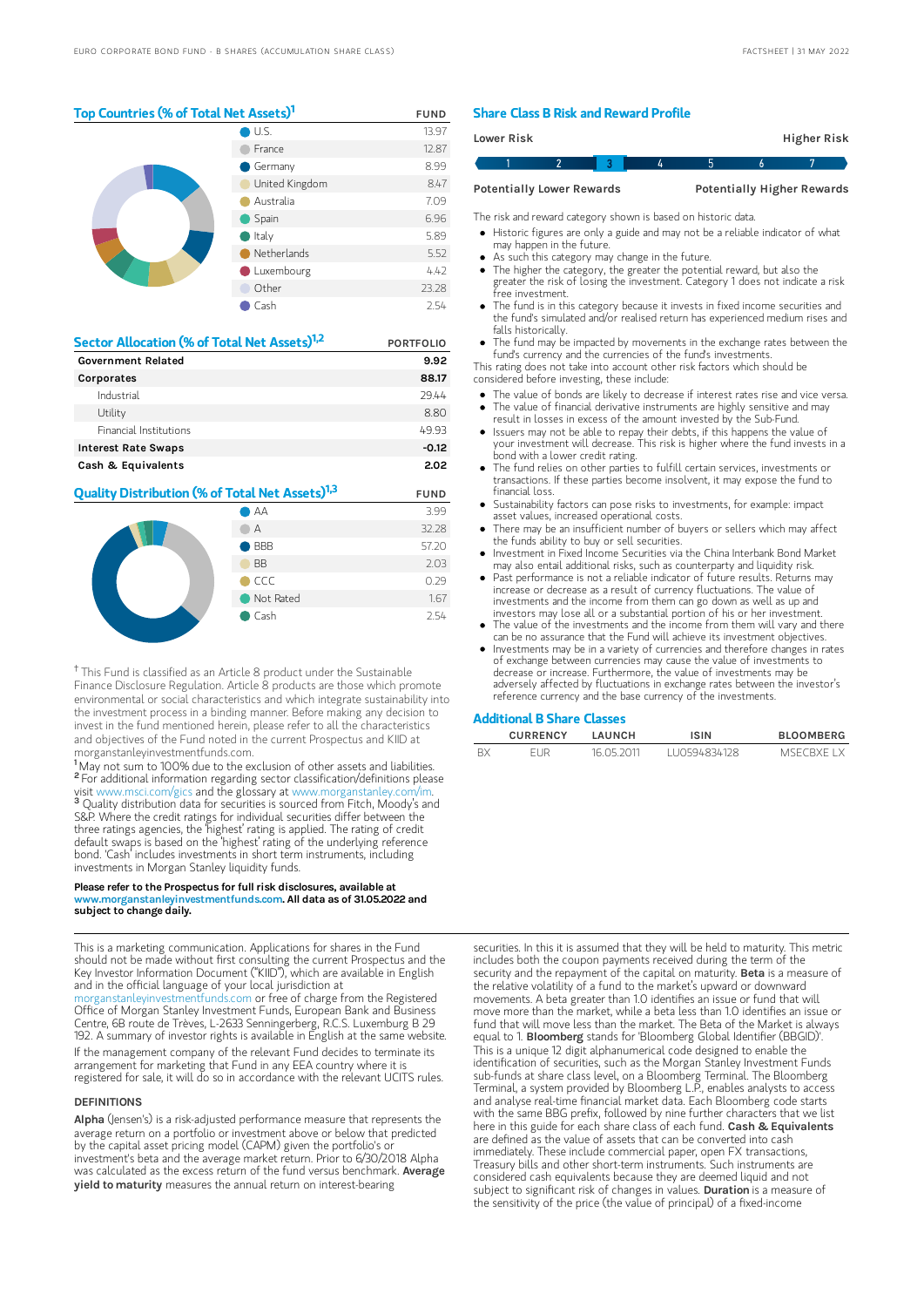investment to a change in interest rates. Duration is expressed as a number of years. Rising interest rates mean falling bond prices, while declining interest rates mean rising bond prices. Excess Return or value added (positive or negative) is the portfolio's return relative to the return of the benchmark. Information ratio is the portfolio's alpha or excess return per unit of risk, as measured by tracking error, versus the portfolio's benchmark. ISIN is the international securities identification number (ISIN), a 12 digit code consisting of numbers and letters that distinctly identifies securities. NAV is the Net Asset Value per share of the Fund (NAV), which represents the value of the assets of a fund less its liabilities. Number of holdings provided are a typical range, not a maximum number. The portfolio may exceed this from time to time due to market conditions and outstanding trades. R squared measures how well an investment's returns correlate to an index. An R squared of 1.00 means the portfolio performance is 100% correlated to the index's, whereas a low r-squared means that the portfolio performance is less correlated to the index's. **Sharpe ratio** is a risk-adjusted measure calculated as the ratio of excess return to standard deviation. The Sharpe ratio determines reward per unit of risk. The higher the Sharpe ratio, the better the historical risk-adjusted performance. Tracking error is the standard deviation of the difference between the returns of an investment and its benchmark. Volatility (Standard deviation) measures how widely individual performance returns, within a performance series, are dispersed from the average or mean value.

## INDEX INFORMATION

The Blended Index performance shown is calculated using the MSCI ECCI Index from inception through 31 May 2007 and the Bloomberg Euro-Aggregate Corporate Index thereafter.

The Bloomberg Euro-Aggregate: Corporates bond index is a rules based benchmark measuring investment grade, EUR denominated, fixed rate, and corporate only. Only bonds with a maturity of 1 year and above are eligible. The MSCI Euro Credit Corporate Index (ECCI) includes fixed rate

corporate debt denominated in the euro.

"Bloomberg®" and the Bloomberg Index/Indices used are service marks of Bloomberg Finance L.P. and its affiliates, and have been licensed for use for certain purposes by Morgan Stanley Investment Management (MSIM). Bloomberg is not affiliated with MSIM, does not approve, endorse, review, or recommend any product, and. does not guarantee the timeliness, accurateness, or completeness of any data or information relating to any product.

## **DISTRIBUTION**

This communication is only intended for and will only be distributed to persons resident in jurisdictions where such distribution or availability would not be contrary to local laws or regulations. In particular, the Shares are not for distribution to US persons.

Ireland: MSIM Fund Management (Ireland) Limited. Registered Office: The Observatory, 7-11 Sir John Rogerson's Quay, Dublin 2, D02 VC42, Ireland. Registered in Ireland as a private company limited by shares under company number 616661. MSIM Fund Management (Ireland) Limited is regulated by the Central Bank of Ireland. United Kingdom: Morgan Stanley Investment Management Limited is authorised and regulated by the Financial Conduct Authority. Registered in England. Registered No. 1981121. Registered Office: 25 Cabot Square, Canary Wharf, London E14 4QA, authorised and regulated by the Financial Conduct Authority. Dubai: Morgan Stanley Investment Management Limited (Representative Office, Unit Precinct 3-7th Floor-Unit 701 and 702, Level 7, Gate Precinct Building 3, Dubai International Financial Centre, Dubai, 506501, United Arab Emirates. Telephone: +97 (0)14 709 7158). Italy: MSIM Fund Management (Ireland)Limited, Milan Branch (Sede Secondaria di Milano) is a branch of MSIM Fund Management (Ireland) Limited, a company registered in Ireland, regulated by the Central Bank of Ireland and whose registered office is at The Observatory, 7-11 Sir John Rogerson's Quay, Dublin 2, D02 VC42, Ireland. MSIM Fund Management (Ireland) Limited Milan Branch (Sede Secondaria di Milano) with seat in Palazzo Serbelloni Corso Venezia, 16 20121 Milano, Italy, is registered in Italy with company number and VAT<br>number 11488280964. **The Netherlands:** MSIM Fund Management (Ireland) Limited, Rembrandt Tower, 11th Floor Amstelplein 1 1096HA, Netherlands. Telephone: 31 2-0462-1300. Morgan Stanley Investment Management is a branch office of MSIM Fund Management (Ireland) Limited. MSIM Fund Management (Ireland) Limited is regulated by the Entrical Number of Ireland. France: MSIM Fund Management (Ireland) Limited, Paris Branch is a branch of MSIM Fund Management (Ireland) Limited, a company registered in Ireland, regulated by the Central Bank of Ireland and whose registered office is at The Observatory, 7-11 Sir John Rogerson's Quay, Dublin 2, D02 VC42, Ireland. MSIM Fund Management (Ireland) Limited Paris Branch with seat at 61 rue de Monceau 75008 Paris, France, is registered in France with company number 890 071 863 RCS. Spain: MSIM Fund Management (Ireland) Limited, Sucursal en España is a branch of MSIM Fund Management (Ireland) Limited, a company registered in Ireland, regulated by the Central Bank of Ireland and whose registered office is at The Observatory, 7-11 Sir John Rogerson's Quay, Dublin 2, D02

VC42, Ireland. MSIM Fund Management (Ireland) Limited, Sucursal en España with seat in Calle Serrano 55, 28006, Madrid, Spain, is registered in<br>Spain with tax identification number W0058820B. **SwitzerIand:** Morgan Stanley & Co. International plc, London, Zurich Branch Authorised and regulated by the Eidgenössische Finanzmarktaufsicht ("FINMA"). Registered with the Register of Commerce Zurich CHE-115.415.770. Registered Office: Beethovenstrasse 33, 8002 Zurich, Switzerland, Telephone +41 (0) 44 588 1000. Facsimile Fax: +41(0) 44 588 1074.

Australia: This publication is disseminated in Australia by Morgan Stanley Investment Management (Australia) Pty Limited ACN: 122040037, AFSL No. 314182, which accepts responsibility for its contents. This publication, and any access to it, is intended only for "wholesale clients" within the meaning of the Australian Corporations Act. Hong Kong: This document has been issued by Morgan Stanley Asia Limited for use in Hong Kong and shall only be made available to "professional investors" as defined under the Securities and Futures Ordinance of Hong Kong (Cap 571). The contents of this document have not been reviewed nor approved by any regulatory authority including the Securities and Futures Commission in Hong Kong. Accordingly, save where an exemption is available under the relevant law, this document shall not be issued, circulated, distributed, directed at, or made available to, the public in Hong Kong. Singapore: This publication should not be considered to be the subject of an invitation for subscription or purchase, whether directly or indirectly, to the public or any member of the public in Singapore other than (i) to an institutional investor under section 304 of the Securities and Futures Act, Chapter 289 of Singapore ("SFA"), (ii) to a "relevant person" (which includes an accredited investor) pursuant to section 305 of the SFA, and such distribution is in accordance with the conditions specified in section 305 of the SFA; or (iii) otherwise pursuant to, and in accordance with the conditions of, any other applicable provision of the SFA. In particular, for investment funds that are not authorized or recognized by the MAS, units in such funds are not allowed to be offered to the retail public; any written material issued to persons as aforementioned in connection with an offer is not a prospectus as defined in the SFA and, accordingly, statutory liability under the SFA in relation to the content of prospectuses does not apply, and investors should consider carefully whether the investment is suitable for them. This publication has not been reviewed by the Monetary Authority of Singapore.

Chile: Neither the Fund nor the interests in the Fund are registered in the Registry of Offshore Securities (el Registro de Valores Extranjeros) or subject to the supervision of the Commission for the Financial Market (la Comisión para el Mercado Financiero). This document and other offering materials relating to the offer of the interests in the Fund do not constitute a public offer of, or an invitation to subscribe for or purchase, the Fund interests in the Republic of Chile, other than to individually identified purchasers pursuant to a private offering within the meaning of Article 4 of the Chilean Securities Act (la Ley del Mercado de Valores) (an offer that is not "addressed to the public at large or to a certain sector or specific group of the public").

Peru: The interests in the Fund have not been and will not be registered in Peru under Decreto Legislativo 862: Ley de Fondos de Inversión y sus Sociedades Administradoras or under Decreto Legislativo 861: Ley del Mercado de Valores (the "Securities Market Law"), and are being offered to institutional investors only (as defined in article 8 of the Securities Market Law) pursuant to a private placement, according to article 5 of the Securities Market Law. The interests in the Fund have not been registered in the securities market public registry (Registro Público del Mercado de Valores) maintained by, and the offering of the Fund interests in Peru is not subject to the supervision of, the Superintendencia del Mercado de Valores. Any transfers of the Fund interests shall be subject to the limitations contained in the Securities Market Law and the regulations issued thereunder.

#### IMPORTANT INFORMATION

EMEA: This marketing communication has been issued by MSIM Fund Management (Ireland) Limited. MSIM Fund Management (Ireland) Limited is regulated by the Central Bank of Ireland. MSIM Fund Management (Ireland) Limited is incorporated in Ireland as a private company limited by shares with company registration number 616661 and has its registered address at The Observatory, 7-11 Sir John Rogerson's Quay, Dublin 2, D02 VC42, Ireland.

This document contains information relating to the sub-fund ("Fund") of Morgan Stanley Investment Funds, a Luxembourg domiciled Société d'Investissement à Capital Variable. Morgan Stanley Investment Funds (the "Company") is registered in the Grand Duchy of Luxembourg as an undertaking for collective investment pursuant to Part 1 of the Law of 17th December 2010, as amended. The Company is an Undertaking for Collective Investment in Transferable Securities ("UCITS").

Applications for shares in the Fund should not be made without first consulting the current Prospectus, Key Investor Information Document ("KIID"), Annual Report and Semi-Annual Report ("Offering Documents"), or other documents available in your local jurisdiction which is available free